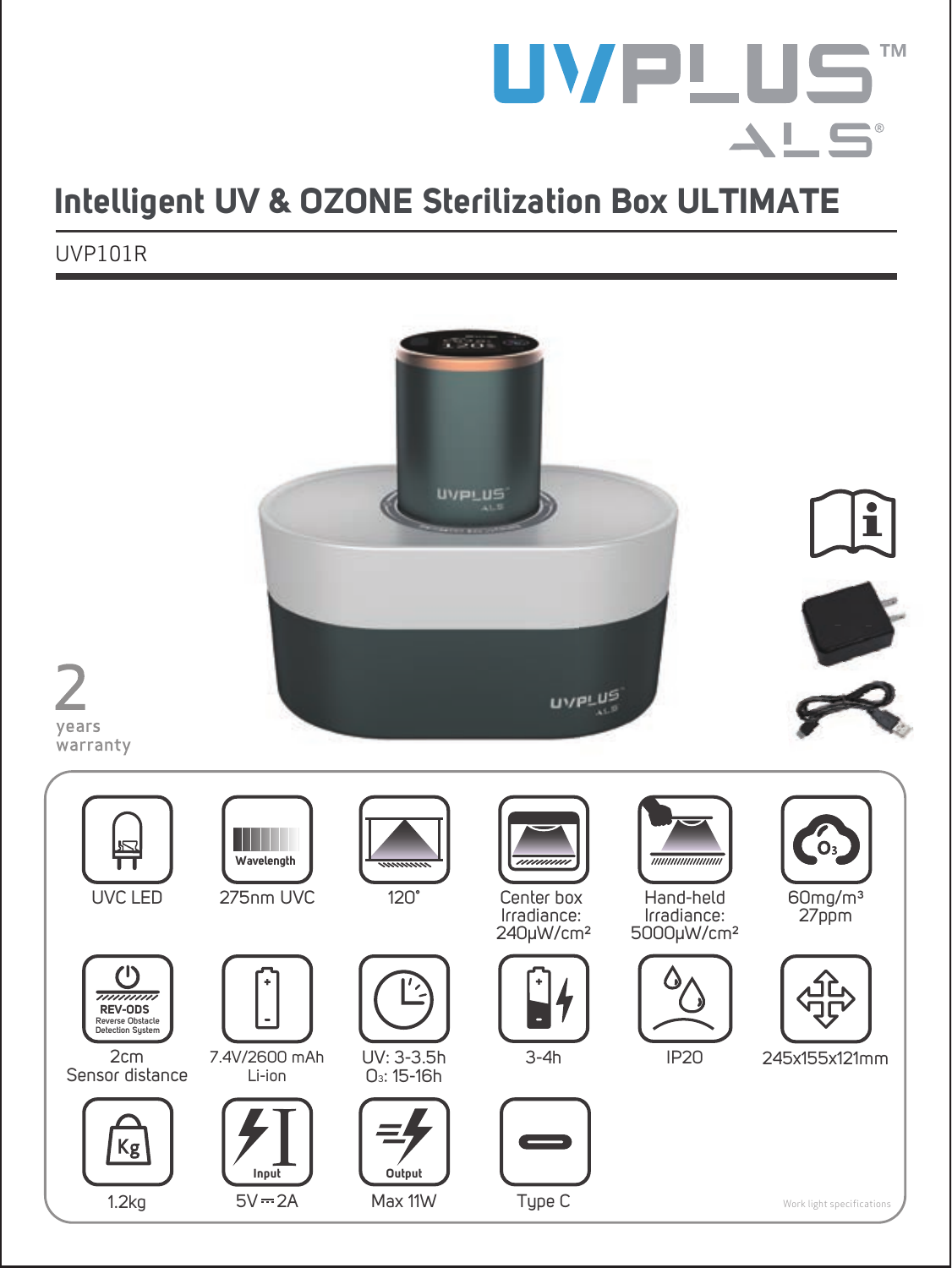### Product Features:

- · Double-effect disinfection combination, fully reflect the high efficiency of ULTRAVIOLET disinfection and 360° no blind angle of OZONE disinfection.
- · A multi-purpose box can meet the using demands of whole family along with realizing the classified disinfection and mobile disinfection.
- · The metal deposition in the disinfection box can strengthen the reflection efficiency and realize 360° all-round sterilization and disinfection without blind angle.
- · The inside of disinfection box is equipped with the interlayer, which can increase the disinfection area to the backside of articles after the ultraviolet is reflected from the inner bottom of box.
- · The design of Hall Switch for the disinfection box, opening the box will automatically stop the disinfection work, which can effectively avoid the damage of ultraviolet or ozone to human body.
- · During the hand-held using, REV-ODS intelligent Reverse Obstacle Detection System will start automatically. If detecting the distance between the light source of disinfection light head and the surface of articles to be disinfected exceeds 2cm, it will automatically stop the disinfection work, and reach the safe energy-efficient effects.
- · In case of disinfecting the surface of articles by independently hand-held using, it is usually able to kill 99.9% bacteria and virus on the surface or articles within 3 to 5 seconds.
- · With the intelligent button operation interface, it is able to independently select and adjust the disinfection mode and disinfection time.
- · Color LCD screen can display the information e.g. disinfection mode, disinfection time and state of charge etc. in real time.
- · UVP101R has the memory function. After starting the machine each time, the screen will display the mode and time of disinfection work for the last time.
- · Type-C charging, portable and durable.

## Schematic Diagram of Product:

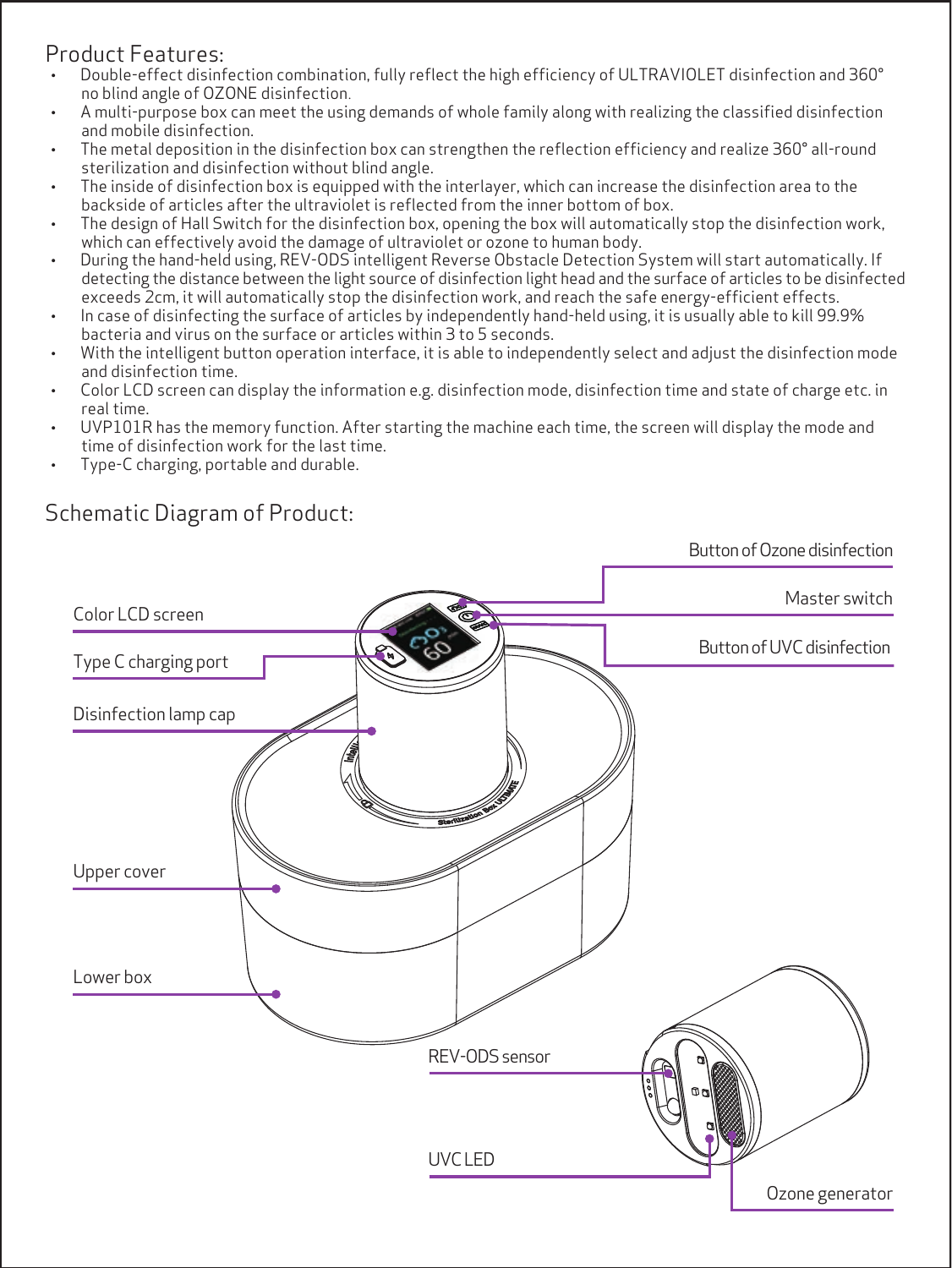### Operation Instruction:

- After starting the machine, please select language: short press "  $\circ$  or "to select English
- Long press both of " [303] " and " [4006] " for more than 5 seconds, the unit will automatically switch off and reset the language selection, you can reselect language in the next use
- **I.** Disinfection lamp cap is fixed with upper cover of box and lower Box (Mode 1). (ULTRAVIOLET mode or OZONE mode are optional for disinfection)
- 1. Long press "  $\circled{2}$  " for 1.5 seconds to start the machine, the screen displays "Double-click start / stop disinfection" for 5 seconds. If not performing any operation after starting the machine, it will automatically switch off after 30 seconds for the energy conservation and environment protection.
- 2. The screen displays "Fixed use" to indicate the installation for disinfection lamp, upper and lower box of box is completed; If there is any separation between disinfection lamp cap, upper cover of box and lower box of box, and then the screen will display "Handheld use".
- 3. Short or long press "  $\bigcirc$  o<sub>3</sub> " f to select "O<sub>3</sub> 60 min" or "O<sub>3</sub> 120 min" mode.
- 4. Short or long press "**Mixe**" fto select "UVC 5 min", "UVC 10 min" or "UVC 30 min" mode.
- 5. After selecting the disinfection mode, double-click " n f to start disinfection, the screen displays "Disinfecting...".
- 6. In case of any separation between disinfection lamp cap, upper cover of box and lower cover of box in the course of disinfection, it will automatically stop the disinfection work, and the time will return to the preset time.
- 7. In the progress of disinfection, double-click " $\circled{O}$ " to stop working, and time will return to the preset time.
- 8. Long press " $\left(\bigcirc\right)$ " during the disinfection to switch off the machine.
- 9. Short press any button during the disinfection will not be effective.
- 10. It will automatically stop the ozone work in the last 10 minutes of preset time in the course of ozone disinfection, and activate the ultraviolet automatically to perform 10-minute ozonolysis.
- 11. If the battery level is lower than 20% and the battery level displays in red "  $\blacksquare$ ", it is required to charge as soon as possible to avoid that the remaining battery power is insufficient to finish one complete disinfection.
- 12. If the screen displays "Disinfection finished" and time displays the green number 0, it indicates the disinfection work is completed.
- 13. After the disinfection work is completed, it will automatically switch off after 30 seconds if not performing any operation for the energy conservation and environment protection.
- 14. The disinfection lamp cap has the memory function: After starting the machine each time, the screen will display the mode and preset time of disinfection work for the last time.
- II. Separate hand-held operation for disinfection lamp cap (Mode 2). (Only ULTRAVIOLET disinfection mode)
- 1. Long press " $\bigcirc$ " for 1.5 seconds to start the machine, the screen displays "Double-click start / stop disinfection" for 5 seconds. If not performing any operation after starting the machine, it will automatically switch off after 2 minutes for the energy conservation and environment protection.
- 2. The preset mode is "UVC 60 min", double-click " $\bigcirc$ " to start disinfection.
- 3. The intelligent REV-ODS system will start automatically during the disinfection
- · If REV-ODS system doesn't detect the articles to be disinfected, the screen will display "Please move closer", and unit will automatically stop the disinfection work, It will automatically switch off after 2 minutes for the energy conservation and environment protection
- If REV-ODS system detects the articles to be disinfected, unit will automatically resume the disinfection work, and screen will display "Disinfecting…", and unit will continue the previous work for time countdown
- 4. In the progress of disinfection, double-click " $\bigcirc$ " to stop working, and time will return to the preset time "60 min".
- 5. Long press " $\circled{O}$ " during the disinfection to switch off the machine.
- 6. Short press any button during the disinfection will not be effective.
- 7. If the screen displays "Disinfection finished" and time displays the green number 0, it indicates the disinfection work is completed.
- 8. After the disinfection work is completed, it will automatically switch off after 30 seconds if not performing any operation for the energy conservation and environment protection.